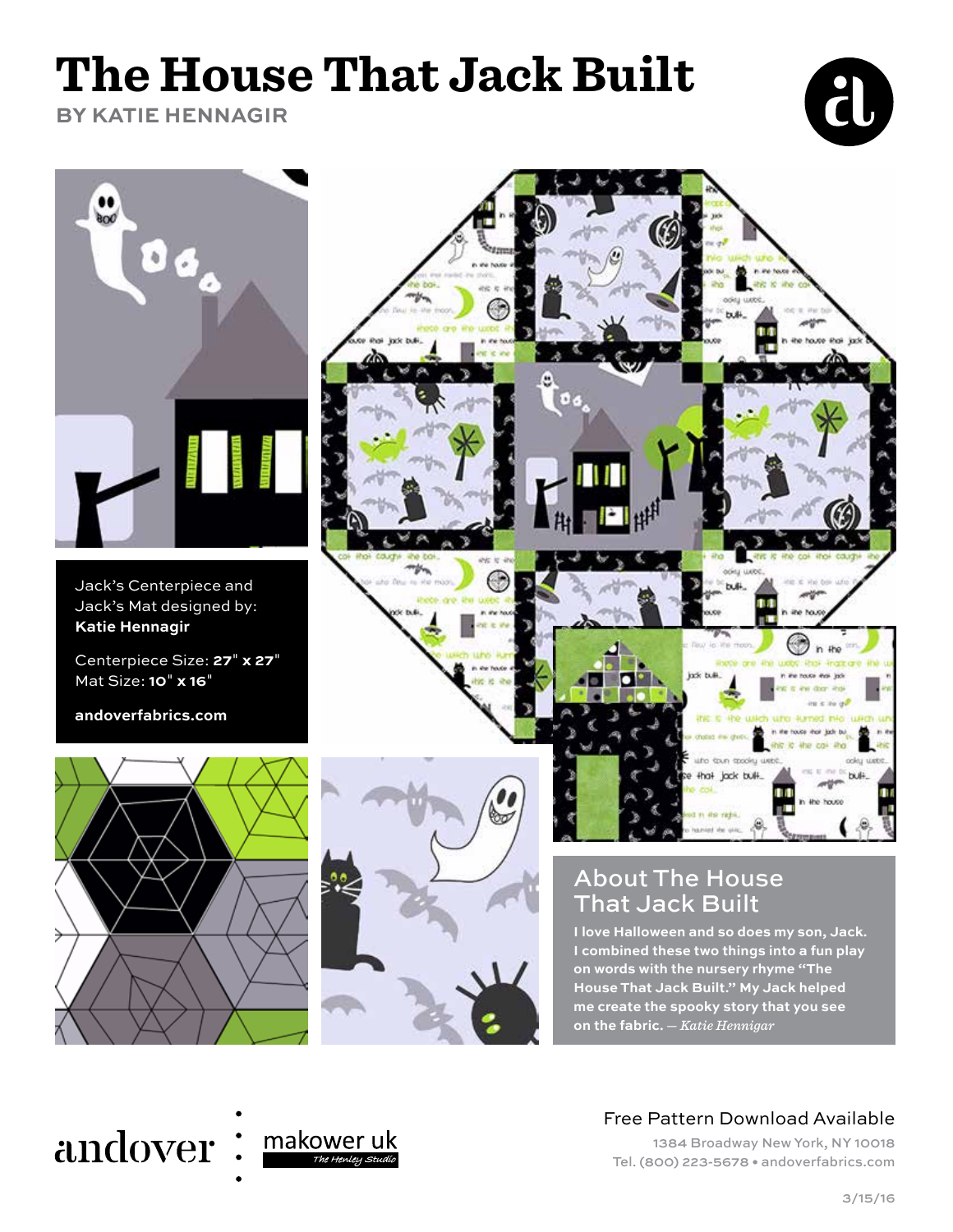## **Jack's Centerpiece and Jack's Mat**

Introducing Andover Fabrics new collection: **The House That Jack Built** by Katie Hennagir Quilt designed by Katie Hennagir



Mat finishes 10" x 16" Centerpiece finishes 27" x 27"

*What a fun way to add ghosts, haunted houses, and black cats to your holiday décor. The centerpiece can adorn your wall or Halloween table, and the placemats are so easy that you'll have time to make enough for all the goblins at your feast.* 

## **Fabric Requirements**

|                    | Mat                    | Centerpiece            | Fabric  |
|--------------------|------------------------|------------------------|---------|
| <b>House Print</b> |                        | fat $\frac{1}{4}$ yard | 8092-C  |
| <b>White Print</b> | fat $\frac{1}{4}$ yard | fat $\frac{1}{4}$ yard | 8093-C  |
| <b>Gray Bats</b>   |                        | fat $\frac{1}{4}$ yard | 8095-C  |
| <b>Check Print</b> | fat $\frac{1}{8}$ yard |                        | 8097-C  |
| <b>Black</b>       | *fat 1/4 yard          | $*1/2$ yard            | 8098-CK |
| Green              | fat $\frac{1}{8}$ yard | $\frac{1}{8}$ yard     | 1867-V  |
| <b>Backing</b>     | fat $\frac{1}{4}$ yard | $\frac{7}{8}$ yard     | 8095-C  |
| *includes binding  |                        |                        |         |

## **Cutting Directions**

**Note:** Read assembly directions before cutting patches. All measurements are cut sizes and include **4**" seam allowances. A fat **8** is an 9" x 20"-22" cut of fabric. A fat **4** is an 18" x 20"-22" cut.

## **Cutting Directions for Jack's Mat**

## **White Print**

Cut (1) square 10**2**" x 10**2**"

## **Checks**

Cut (1) rectangle  $4'' \times 6\frac{1}{2}$  for roof

## **Black**

Cut (3) strips  $2\frac{1}{2}$ " x 20" for binding Cut (1) strip  $3\frac{1}{2}$ " x 7" for house Cut (1) strip  $1\frac{1}{2}$ " x 7" for house Cut  $(1)$  strip  $2\frac{1}{2}$ " x 3" for house

## **Green**

Cut  $(2)$  squares  $4''$  x  $4''$  for sky Cut (1) rectangle 2**2**" x 4**2**" for door

## **Backing**

Cut (1) panel 14" x 20"

## **Making Jack's Mat**

**1.** Draw a diagonal line on the wrong side of the green 4" squares. Referring to Diagram 1, place a marked square on the check print square, right sides together, aligning raw edges at the corner. Stitch on the drawn line; trim away and discard excess fabric. Press open. Repeat on the opposite corner, watching orientation of the sewing to make the roof (Diagram 2).



**2.** Referring to the Mat Assembly diagram, sew the black patches to the green door. Press seam allowances away from the door. Sew the roof from Step 1 to the top of the house. Sew the white print square to the right side of the house.

## **Finishing the Quilt**

**3.** Layer the quilt with batting and backing and baste. Quilt in the ditch around borders and patches. Quilt around the printed motifs as desired. Bind to finish the quilt.



**Mat Assembly**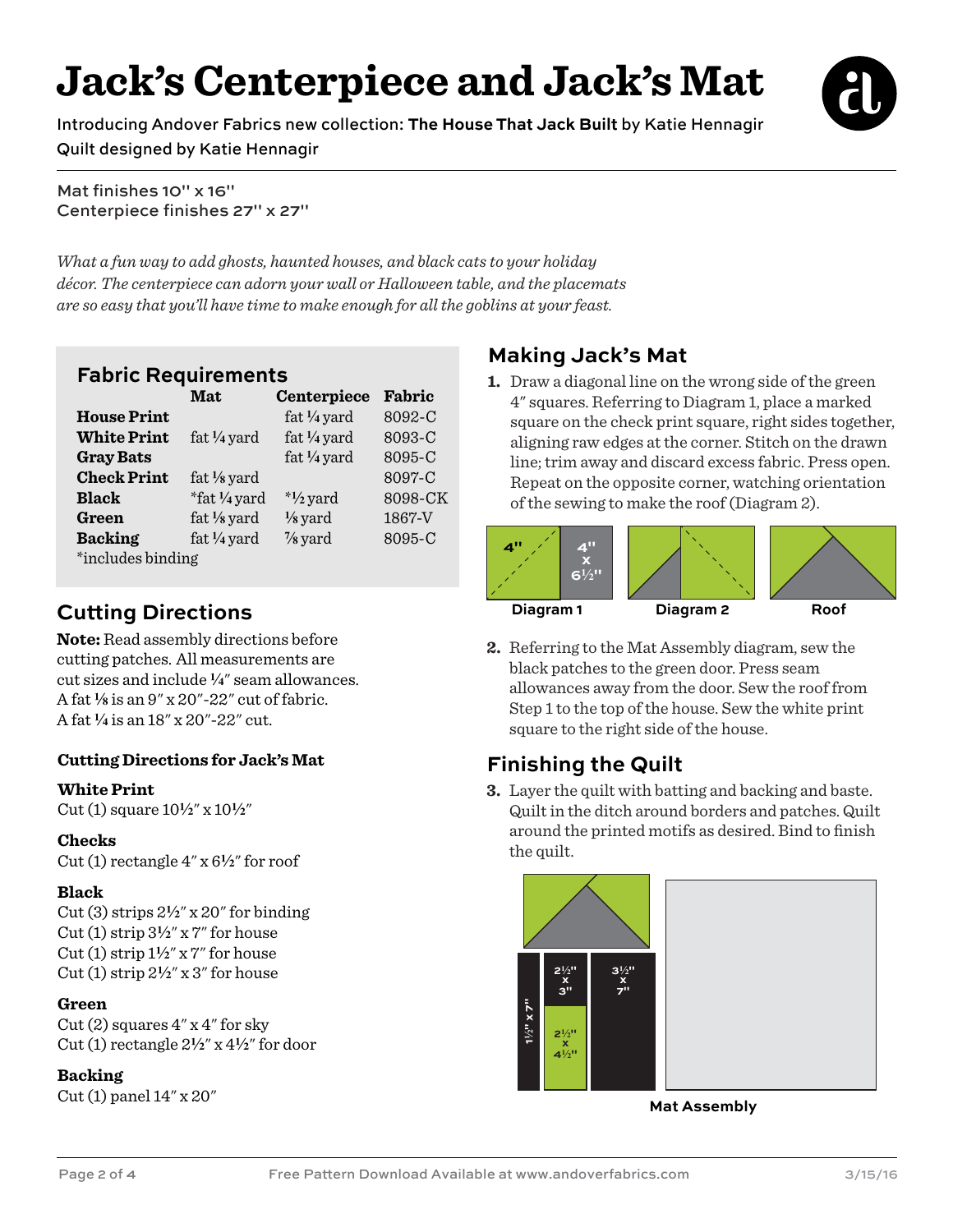#### **Cutting Directions for Jack's Centerpiece**

#### **House Print**

Fussy-cut (1) square 9**2**" x 9**2**"

#### **White Print**

Cut (2) squares 10" x 10", cut in half diagonally to make 4 triangles (read Step 1)

#### **Gray Bats**

Cut (4) squares 7**2**" x 7**2**"

## **Making Jack's Centerpiece**

**1.** Referring to Diagram 1, cut the white print squares in half diagonally in mirror image as shown. This allows the printed words to remain upright in the quilt.



**Diagram 1**

**2.** Referring to the block diagram, sew green squares to ends of 2 black strips. Join 2 black strips to opposite sides of a gray print square. Join pieced black strips to the top and bottom. Make 4 blocks like this.



#### **Black**

Cut (3) strips 2**2**" x 20" for binding Cut (16) strips 1**2**" x 7**2**"

## **Green**

Cut (16) squares 1**2**" x 1**2**"

#### **Backing**

Cut (1) panel 30" x 30"

**3.** Referring to the Centerpiece Assembly, position 2 white triangles on opposite sides of a block, orienting the triangles as shown, to make the top row. Repeat for the bottom row, noting placement of triangles. Place 2 blocks on opposite sides of the center house print square. Once you are satisfied that printed images remain upright, join the blocks and patches into 3 rows. Join the rows. Trim the triangles if needed to even the edges.

## **Finishing the Quilt**

**4.** Layer the centerpiece with batting and backing and baste. Quilt in the ditch around block patches and around the printed motifs. Bind to finish.



**Centerpiece Assembly**